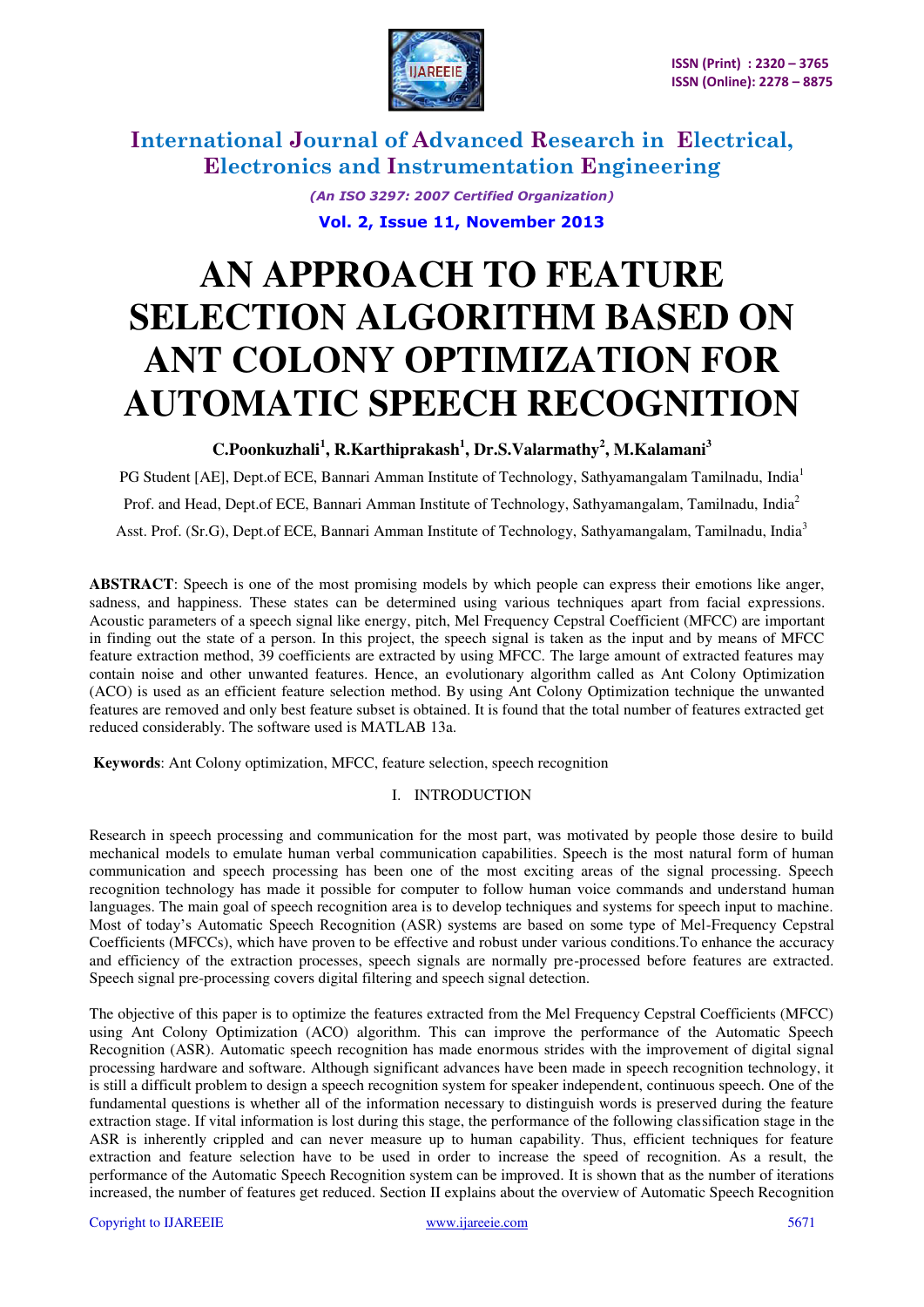

*(An ISO 3297: 2007 Certified Organization)* 

### **Vol. 2, Issue 11, November 2013**

(ASR) is presented. In section III, extraction of features using MFCC is presented. The feature selection algorithm called Ant Colony Optimization (ACO) is described in section IV. The results are discussed in section V. Conclusion and future work is presented in section VI.

#### II. OVERVIEW OF ASR

Speech Recognition (also known as Automatic Speech Recognition (ASR) or computer speech recognition) is the process of converting a speech signal to a sequence of words which is shown in figure 1 and it is implemented as algorithm in computer.





In the first step, the Feature Extraction, the sampled speech signal is parameterized. The goal is to extract a number of parameters ('features') from the signal that has a maximum of information relevant for the following classification. That means features are extracted that are robust to acoustic variation but sensitive to linguistic content. Put in other words, features that are discriminate and allow distinguishing between different linguistic units (e.g., phones) are required. On the other hand the features should also be robust against noise and factors that are irrelevant for the recognition process (e.g., the fundamental frequency of the speech signal).

In the modeling phase the feature vectors are matched with reference patterns, which are called acoustic models. The reference patterns are usually Hidden Markov Models (HMMs) trained for whole words or, more often, for phones as linguistic units. HMMs cope with temporal variation, which is important since the duration of individual phones may differ between the reference speech signal and the speech signal to be recognized. A linear normalization of the time axis is not sufficient here, since not all phones are expanded or compressed over time in the same way. In between the feature extraction and modeling phase, features selection algorithm is used. Algorithms like Evolutionary algorithms, Genetic algorithm and Neural Network based algorithms can be used for selecting best subset among the whole feature set.

#### III. FEATURE EXTRACTION BY MFCC

Feature extraction can be understood as a step to reduce the dimensionality of the input data, a reduction which inevitably leads to some information loss. Typically, in speech recognition, speech signals are divided into frames and extract features from each frame. During feature extraction, speech signals are changed into a sequence of feature vectors. Then these vectors are transferred to the classification stage.

MFCC is mostly used for Automatic Speech Recognition because of its efficient computation and robustness. Filtering includes pre-emphasis filter and filtering out any surrounding noise using several algorithms of digital filtering. Finally 36 coefficients are extracted from the Mel Frequency Cepstral Coefficient Method. The block diagram representing MFCC is shown in figure 2. MFCC consists of seven computational steps. Each step has its function and mathematical approaches as discussed briefly in the following:

#### *A. Pre–emphasis*

This step processes the passing of signal through a filter which emphasizes higher frequencies. This process will increase the energy of signal at higher frequency.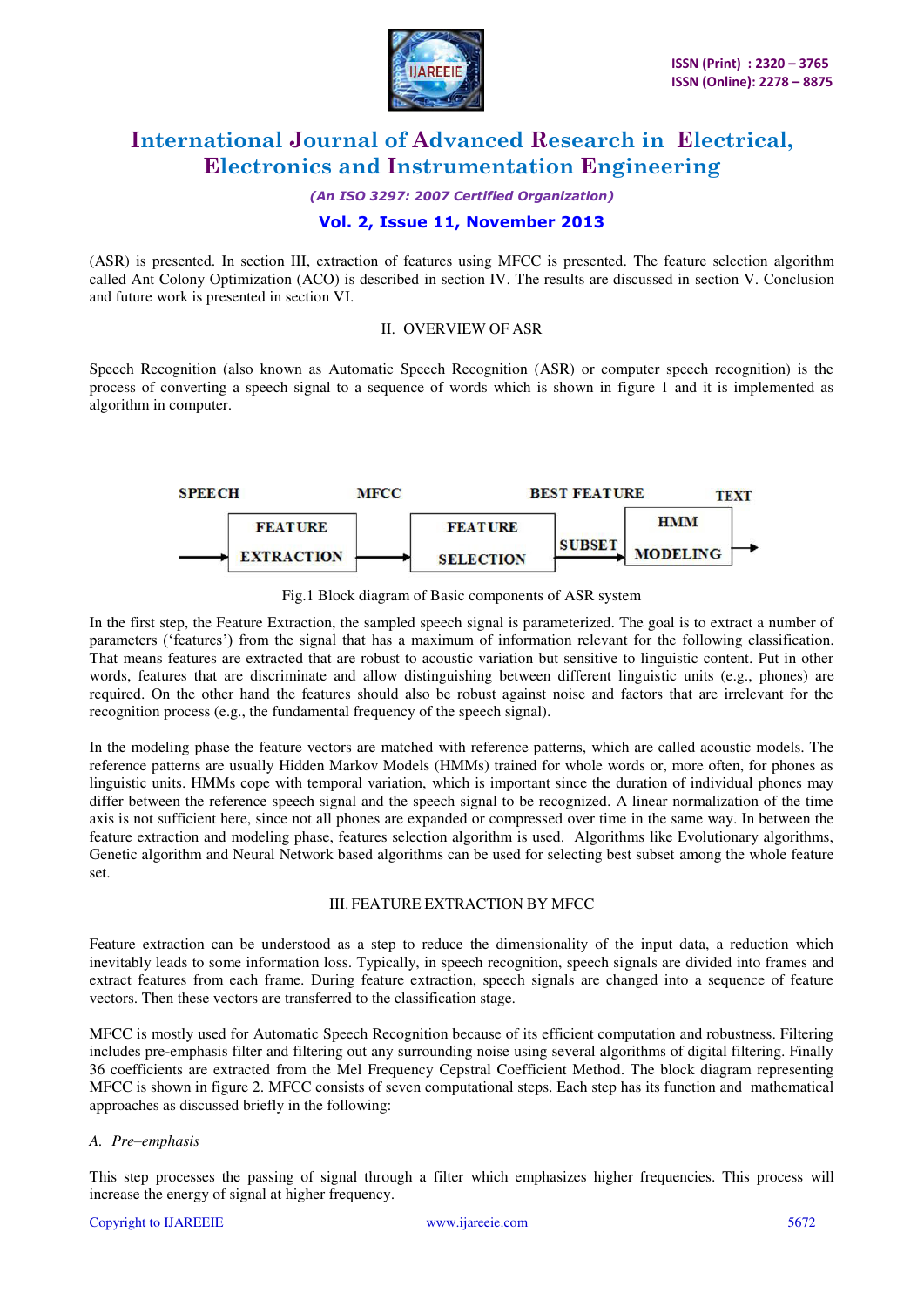

*(An ISO 3297: 2007 Certified Organization)* 

### **Vol. 2, Issue 11, November 2013**

 $Y[n] = X[n] - 0.95 X[n-1]$  (1)

Assume  $a = 0.95$ , which make 95% of any one sample is presumed to originate from previous sample.



Fig.2 Block diagram representing Mel Frequency Cepstral Coefficient analysis

#### *B. Framing*

The process of segmenting the speech samples obtained from analog to digital conversion (ADC) into a small frame with the length within the range of 20 to 40 msec. The voice signal is divided into frames of N samples. Adjacent frames are being separated by M (M<N). Typical values used are  $M = 100$  and  $N = 256$ .

#### *C. Hamming windowing*

Hamming window is used as window shape by considering the next block in feature extraction processing chain and integrates all the closest frequency lines.

 $y(n) =$  Output signal

 $x(n) =$ input signal

 $w(n)$  = Hamming window, then the result of windowing signal is shown below:

$$
y(n)=x(n)^* w(n)
$$
 (2)

#### *D. Fast Fourier Transform*

To convert each frame of N samples from time domain into frequency domain. The Fourier Transform is to convert the convolution of the glottal pulse u[n] and the vocal tract impulse response h[n] in the time domain. This statement supports the equation below:

$$
Y(w) = FFT [h(n) * u(n)] = H(w) * U(w)
$$
\n(3)

#### *E. Mel-Scaled Filter Bank*

The filter bank analysis consists of a set of band pass filter whose bandwidths and spacing's are roughly equal to those of critical bands and whose range of the centre frequencies covers the most important frequencies for speech perception The filter bank is a set of overlapping triangular band pass filter, that according to mel-frequency scale, the centre frequencies of these filters are linear equally-spaced below 1 kHz and logarithmic equally-spaced above. The speech signal consists of tones with different frequencies. For each tone with an actual Frequency, f, measured in Hz, a subjective pitch is measured on the 'Mel' scale. We can use the following formula to compute the mels for a given frequency *f* in Hz:

$$
mel(f) = 2595 * log_{10} \left( 1 + \frac{f}{700} \right) \tag{4}
$$

#### *F. Discrete Cosine Transform*

Copyright to IJAREEIE www.ijareeie.com 5673 This is the process to convert the log Mel spectrum into time domain using Discrete Cosine Transform (DCT). The result of the conversion is called Mel Frequency Cepstrum Coefficient. The set of coefficient is called acoustic vectors. Therefore, each input utterance is transformed into a sequence of acoustic vector. The IFFT needs complex arithmetic,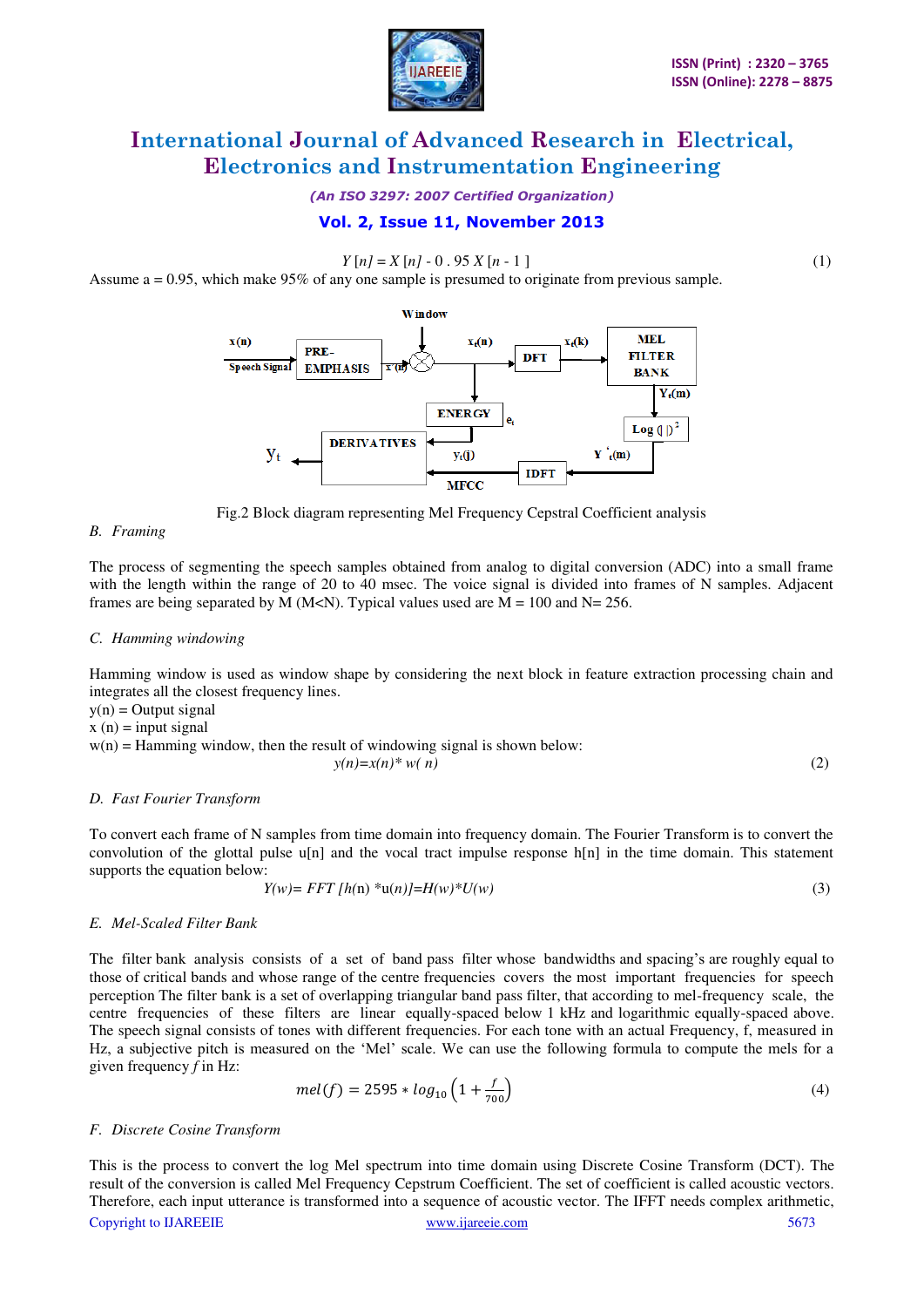

*(An ISO 3297: 2007 Certified Organization)* 

### **Vol. 2, Issue 11, November 2013**

the DCT does not. The DCT implements the same function as the FFT more efficiently by taking advantage of the redundancy in a real signal. The DCT is more efficient computationally.

#### IV.FEATURE SELECTION BY ACO

The main focus of this algorithm is to generate subsets of salient features of reduced size. ACO Feature Selection utilizes a hybrid search technique that combines the wrapper and filter approaches. In this regard, ACO Feature Selection modifies the standard pheromone update and heuristic information measurement rules based on the above two approaches. The reason for the novelty and distinctness of ACO Feature Selection algorithm versus previous algorithms like PSO, GA, lies in the following two aspects.

First, ACO Feature Selection emphasizes not only the selection of a number of salient features, but also the attainment of a reduced number of them. ACO Feature Selection selects salient features of a reduced number using a subset size determination scheme. Such a scheme works upon a bounded region and provides sizes of constructed subsets that are smaller in number. Thus, following this scheme, an ant attempts to traverse the node (or, feature) space to construct a path (or, subset). However, a problem is that, feature selection requires an appropriate stopping criterion to stop the subset construction. Otherwise, a number of irrelevant features may be included in the constructed subsets, and the solutions may not be effective. To solve this problem, some algorithms, define the size of a constructed subset by a fixed number of iteration for all ants, which is incremented at a fixed rate for following iterations. This technique could be inefficient if the fixed number becomes too large or too small. Therefore, deciding the subset size within a reduced area may be a good step for constructing the subset while the ants traverse through the feature space.



Fig.3 Flow Chart for ACO feature selection

The main structure of ACOFS is shown in figure 3. However, at the first stage, while each of the *k* ants attempt to construct subset, it decides the subset size *r* first according to the subset size determination scheme. This scheme guides the ants to construct subsets in a reduced form. Then, it follows the conventional probabilistic transition rule for selecting features as follows,

where,  
\n
$$
P_i^k(t) = \begin{cases}\n\frac{\left[\mathbf{r}_i(t)\right]^{\alpha} \cdot \left[\boldsymbol{\eta}_i\right]^{\beta}}{\sum\limits_{u \in j^k} \left[\mathbf{r}_u(t)\right]^{\alpha} \cdot \left[\boldsymbol{\eta}_u\right]^{\beta}} & \text{(if i belongs to J^k) or else = 0}\n\end{cases}
$$
\n(5)

where,

Copyright to IJAREEIE www.ijareeie.com 5674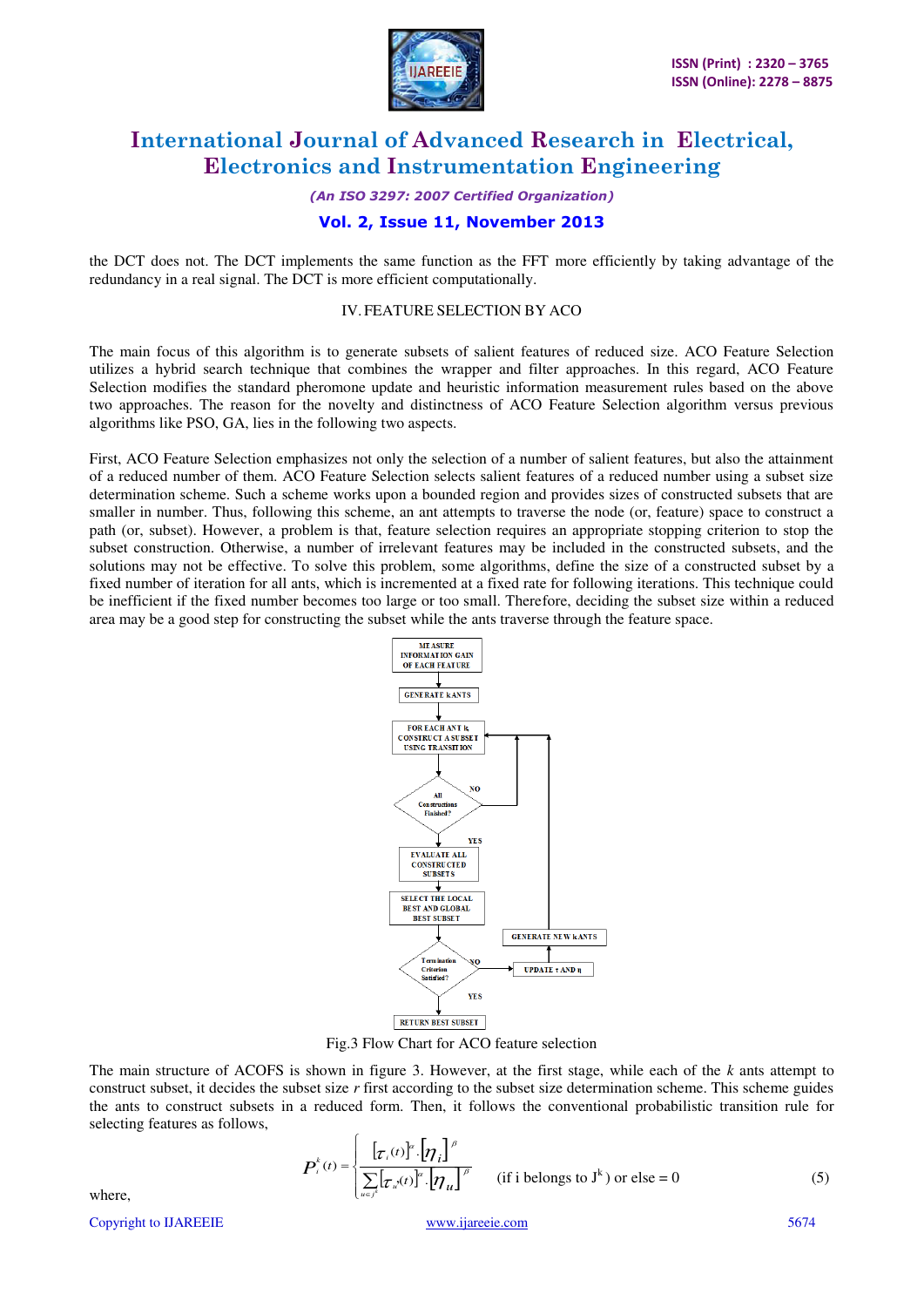

*(An ISO 3297: 2007 Certified Organization)* 

### **Vol. 2, Issue 11, November 2013**

 $J<sup>k</sup>$  = set of feasible features

 $\eta_i$  = pheromone value

 $\tau$ i = heuristic desirability associated with feature i

α and β = two parameters that determine the relative importance of the pheromone value and heuristic information.

The approach used by the ants in constructing individual subsets during Subset Construction (SC) can be seen in figure 4.



Fig.4 Representation of Subset Constructions

A quantity of pheromone, on each node is given as:

where 
$$
\Delta \tau_i^k(t) = \left\{ \phi \cdot \gamma(S^k(t)) + \frac{\phi \cdot (n - |S^k(t)|)}{n} \right\} \text{ if i belongs to } S^k(t) \text{ or else } = 0 \quad (6)
$$

where,

 $S<sup>k</sup>(t)$  = feature subset found by ant k at iteration t

 $|S^{k}(t)|$  = feature Subset length.

The addition of new pheromone by ants and pheromone evaporation are implemented by the following rule applied to all the nodes:

$$
\tau_i(t+1) = (1-\rho)\tau_i(t) + \sum_{k=1}^m \Delta \tau_i^k(t) + \Delta \tau_i^s(t)
$$
\n(7)

where,

m = number of ants at each iteration

 $p(0,1)$  = pheromone trail decay coefficient.

#### V. RESULTS AND DISCUSSIONS

*A. Implementation of Feature Extraction Algorithm* 



Fig. 5 Mel Filter Bank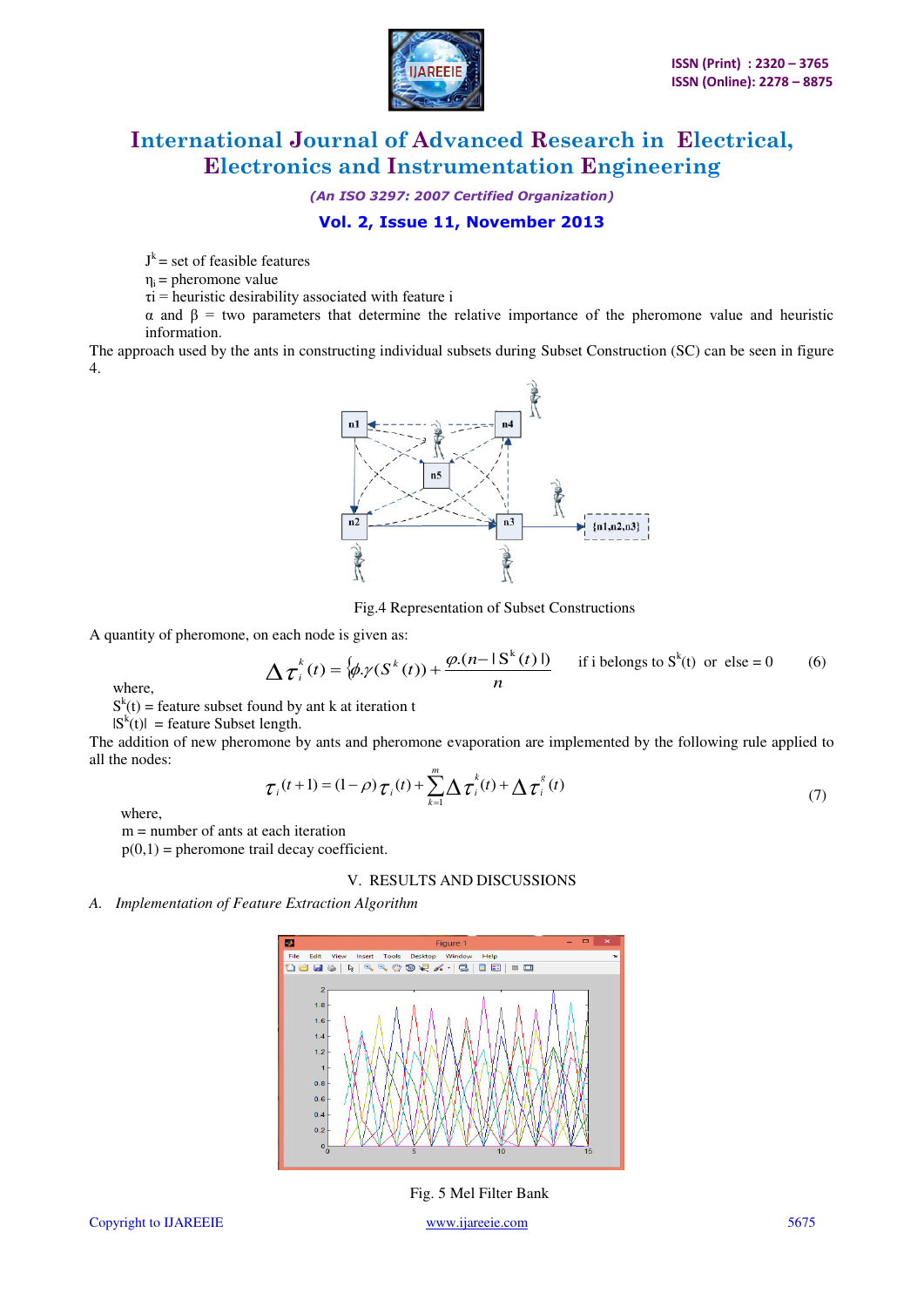

*(An ISO 3297: 2007 Certified Organization)*  **Vol. 2, Issue 11, November 2013** 



Fig. 6 Input Signal



Fig. 7 MFCC Output

Figure 5 represents the group of filters used in the proposed work. Totally 24 filters are designed in which filters with cut off frequency upto 1 KHz are linear and above 1 KHz are logarithmic. Figure 6, shows the input speech signal for the feature extraction stage. Figure 7, shows the Mel Frequency Cepstral Coefficient (MFCC) output for the applied input speech signal. Initially Mel filter bank is implemented and then the MFCC output is obtained.

#### *B. Implementation of Feature Selection Algorithm*

In the implementation of ACO- Feature Selection algorithm, initially for 100 numbers of maximum iterations and for 6, 12, 13, 26 and 39 coefficients the best feature subset is obtained. Then the length of the best feature subset is calculated. The above procedure is performed for 200 and 300 iterations also. The length of the feature subset is also calculated for those MFCC coefficients separately for all 300 iterations. The total features taken are about 312.

The resulted values are tabulated and the ratio of length of feature subset obtained in 200 iterations and 300 iterationsfor 39 MFCC coefficients is calculated. Table 1 shows the length of the best feature subset for maximum number of iterations 100, 200 and 300 for the corresponding number of Mel Frequency Cepstral Coefficients.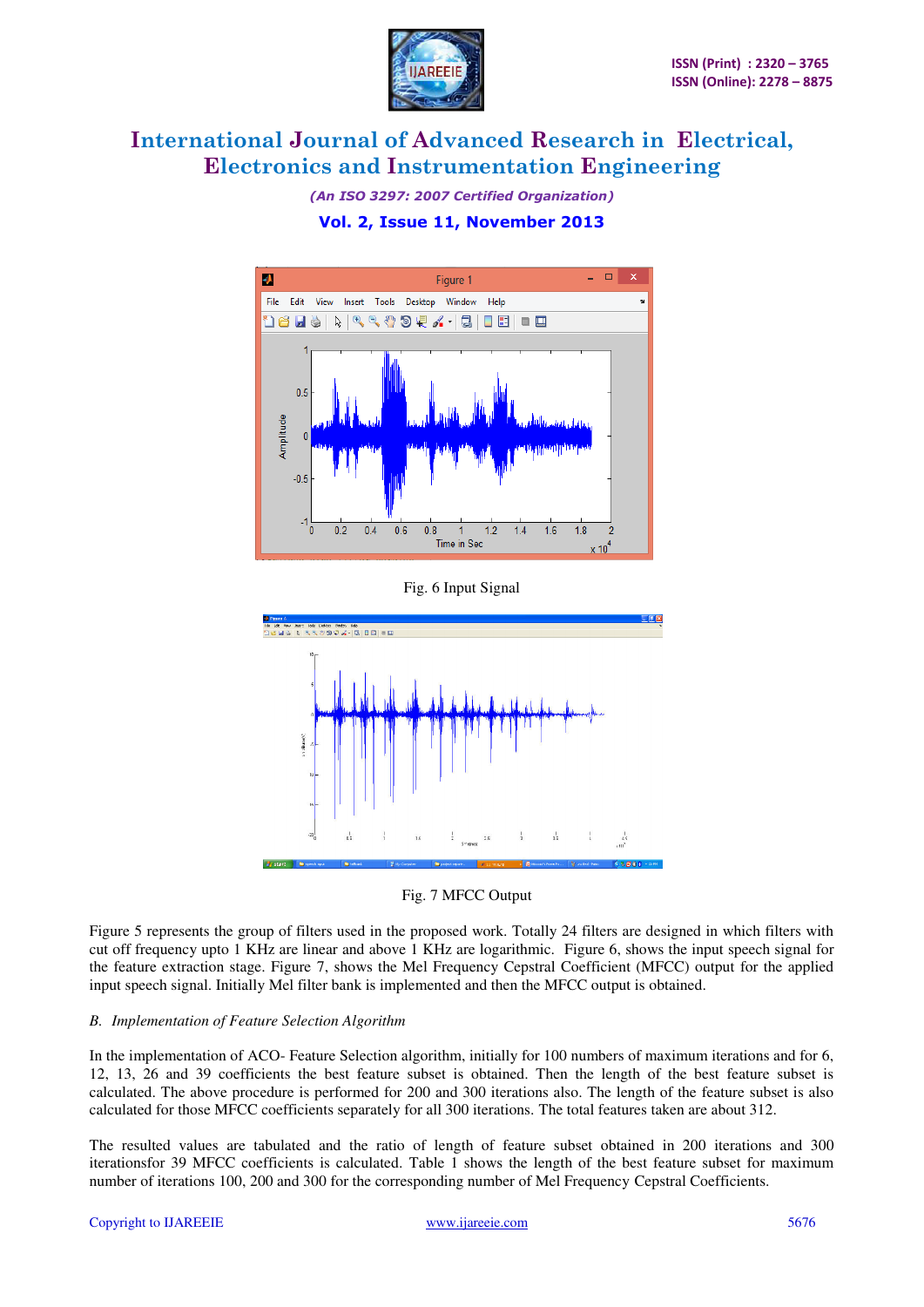

*(An ISO 3297: 2007 Certified Organization)* 

### **Vol. 2, Issue 11, November 2013**

| No. of<br><b>Iterations</b> | No. of<br>MFCC<br>Coefficients | Length of the<br><b>Best Feature</b><br>Subset |
|-----------------------------|--------------------------------|------------------------------------------------|
| 100                         | 6                              | 72                                             |
|                             | 12                             | 68                                             |
|                             | 13                             | 58                                             |
|                             | 26                             | 55                                             |
|                             | 39                             | 48                                             |
| 200                         | 6                              | 68                                             |
|                             | 12                             | 64                                             |
|                             | 13                             | 60                                             |
|                             | 26                             | 50                                             |
|                             | 39                             | 45                                             |
| 300                         | 6                              | 64                                             |
|                             | 12                             | 62                                             |
|                             | 13                             | 55                                             |
|                             | 26                             | 53                                             |
|                             | 39                             | 40                                             |

TABLE I LENGTH OF THE BEST FEATURE SUBSET

From the table, we have observed that the number of features get reduced to about 16.6% in 300 iterations compared to 100 iterations. Compared to other optimization algorithms the ACO performs well.

#### VI.CONCLUSION & FUTURE WORK

 In this project, the problem of optimizing the acoustic feature set by Ant Colony Optimization (ACO) technique for Automatic Speech Recognition (ACO) system is addressed. Some modifications of the algorithm are done and apply it to larger feature vectors containing Mel Frequency Cepstral Coefficients (MFCC) and their delta coefficient, and two energies. Ant Colony Optimization algorithm selects the most relevant features among all features in order to increase the performance of Automatic Speech Recognition system. From the tabulated results it is observed that the number of features get reduced when number of iterations increased and also number of MFCC coefficients increased. Compared to number of features obtained in 100 iterations, the features get reduced to 16.6% in 300 iterations. Ant Colony Optimization is able to select the more informative features without losing the performance.

Future work is to apply the best feature subset obtained from the proposed Ant Colony Optimization (ACO) algorithm to the modeling phase.

#### **ACKNOWLEDGEMENT**

Authors would like to thank Dr. S.Valarmathy and Ms. Kalamani for their support in implementation of this project.

#### **REFERENCES**

- [1]. A. Biem and S. Katagiri, "Cepstrum-based filter-bank design using discriminative feature extraction training at various levels," in Proc.
- IEEE Int. Conf. Acoustics, Speech, and Signal Processing, 1997, pp. 1503–1506.<br>[2]. B. Milner and X. Shao, "Prediction of fundamental frequency and voicing frequency and voicing from mel frequency cepstral coefficients for unconstrained speech reconstruction," in proc. of international conference IEEE Trans. Audio, Speech, Lang. Process., vol. 15, no. 1, pp. 24–33, Jan. 2007.
- [3]. Christian Blum, "Ant colony optimization: Introduction and recent trends", in Elsevier journal, Physics of Life Reviews 2 (2005) 353–373.
- [4]. Chulhee Lee, Donghoon Hyun, Euisun Choi, Jinwook Go, and Chungyong Lee, "Optimizing Feature Extraction for Speech Recognition",
- IEEE Trans. Audio, Speech, Lang. Process., Vol. 11, No. 1, pp.80, January 2003. [5]. D. R. Sanand and S. Umesh, "VTLN Using Analytically Determined Linear Transformation on Conventional MFCC",IEEE
- Transactions on Speech and Audio Processing, VOL. 20, NO. 5, pp.1573, JULY 2012. [6]. Daniele Giacobello, Mads Græsbøll Christensen, Manohar N. Murthi, Søren Holdt Jensen and Marc Moonen, " Sparse Linear Prediction
- and Its Applications to Speech Processing", IEEE Transactions on Speech and Audio Processing, Vol. 20, No. 5, pp.1644, July 2012. [7]. Dimitrios Dimitriadis, Petros Maragos and Alexandros Potamianos, "On the Effects of Filter bank Design and Energy Computation on
- Robust Speech Recognition",IEEE Transactions on Audio, Speech and Language Processing, Vol. 19, No. 6, August 2011. [8]. Dipmoy Gupta, Radha Mounima C. Navya Manjunath, Manoj PB , " Isolated Word Speech Recognition Using Vector Quantization (VQ ",